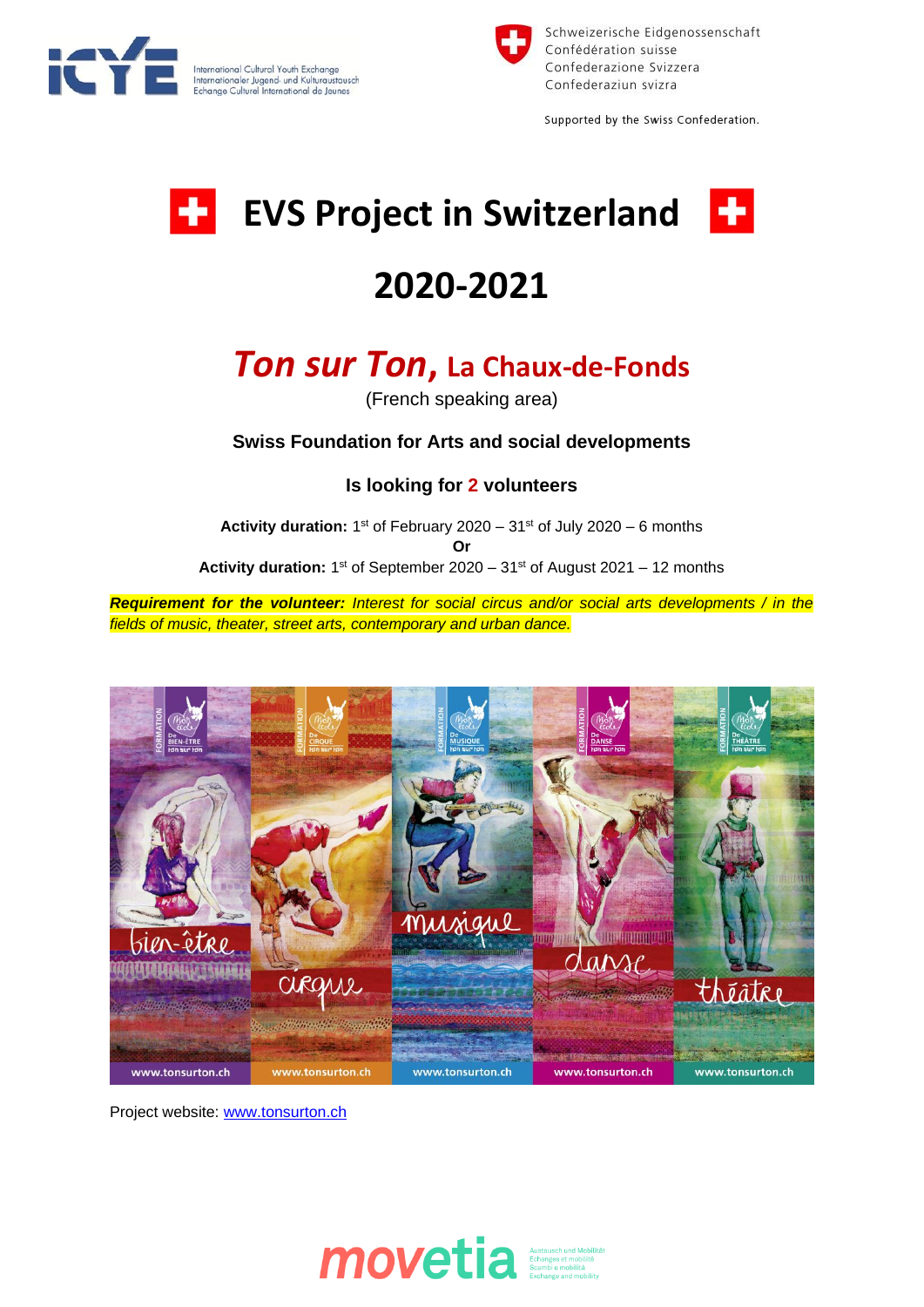



Schweizerische Eidgenossenschaft Confédération suisse Confederazione Svizzera Confederaziun svizra

Supported by the Swiss Confederation.

#### **General information concerning the EVS program in Switzerland**

- This project would be **granted from the Swiss government** und not the EU, because Switzerland is officially no more a full member of Erasmus +.
- The volunteers will live with a **voluntary Swiss host family**. The candidate should be motivated to share the life of the host family and live an intercultural exchange with them.
- The contributions for **international travel costs are CHF 400**.
- The transportation costs from the project to the host family are covered.
- The volunteer will be insured through the **ICYE group insurance**
- The volunteer will receive a **pocket money of CHF 300 per month**
- The volunteers will work about **32 hours a week**.
- The duration of the EVS is **6 or 12 months**.
- The volunteer will receive a **certificate** fill in by ICYE Switzerland and the hosting organization not a youth pass.

### So what?



Ton sur Ton is a Swiss private foundation recognised for its public utility. This is a competence center in performing and social arts training, which has provided for the past eighteen years a full and lively academic teaching in the disciplines of Jazz Music, Modern Music, Theatre, Contemporary and urban Dance and Circus Arts.

In parallel to the teachings, Ton sur Ton initiated the program Art Sans Frontière, which is a participatory mediation and social program that aspires to use circus, dance, theatre and music as integration and personal development tools. Art Sans Frontière is a collaborative network between the artists and the different art, social, educational, and medical institutions for the benefit of the social intervention and cultural mediation.

#### As EVS, we propose that you participate with us in the developments of activities and strategies of this cultural and social program in Switzerland.

You want a practical experience in the field of culture, collaborating in a lovely atmosphere with dozen of cultural social workers? Then welcome to Ton sur Ton! You'll undoubtedly live a special stay at 1000m altitude, in a pretty nice city inscribed as UNESCO heritage.

#### **Volunteer's weekly plan will look like this (not exhaustive!):**

- From Tuesday to Friday: He/she participates as assistant to different circus courses.
- He/She also participates in the production of the future events with the office team and other working groups. It means he/she will help us with the infrastructure (cleaning, preparation of the chapiteau, cleaning, etc)
- Thursday & Friday : he/she works with us and with our partner (La Plage des Six-Pompes [www.laplage.ch\)](http://www.laplage.ch/), discovering others activities about the production of cultural events (planning, to do list, team building, etc)
- On Saturday the volunteer will have time to work on his/her personal project
- Sunday & Monday would be the days off.